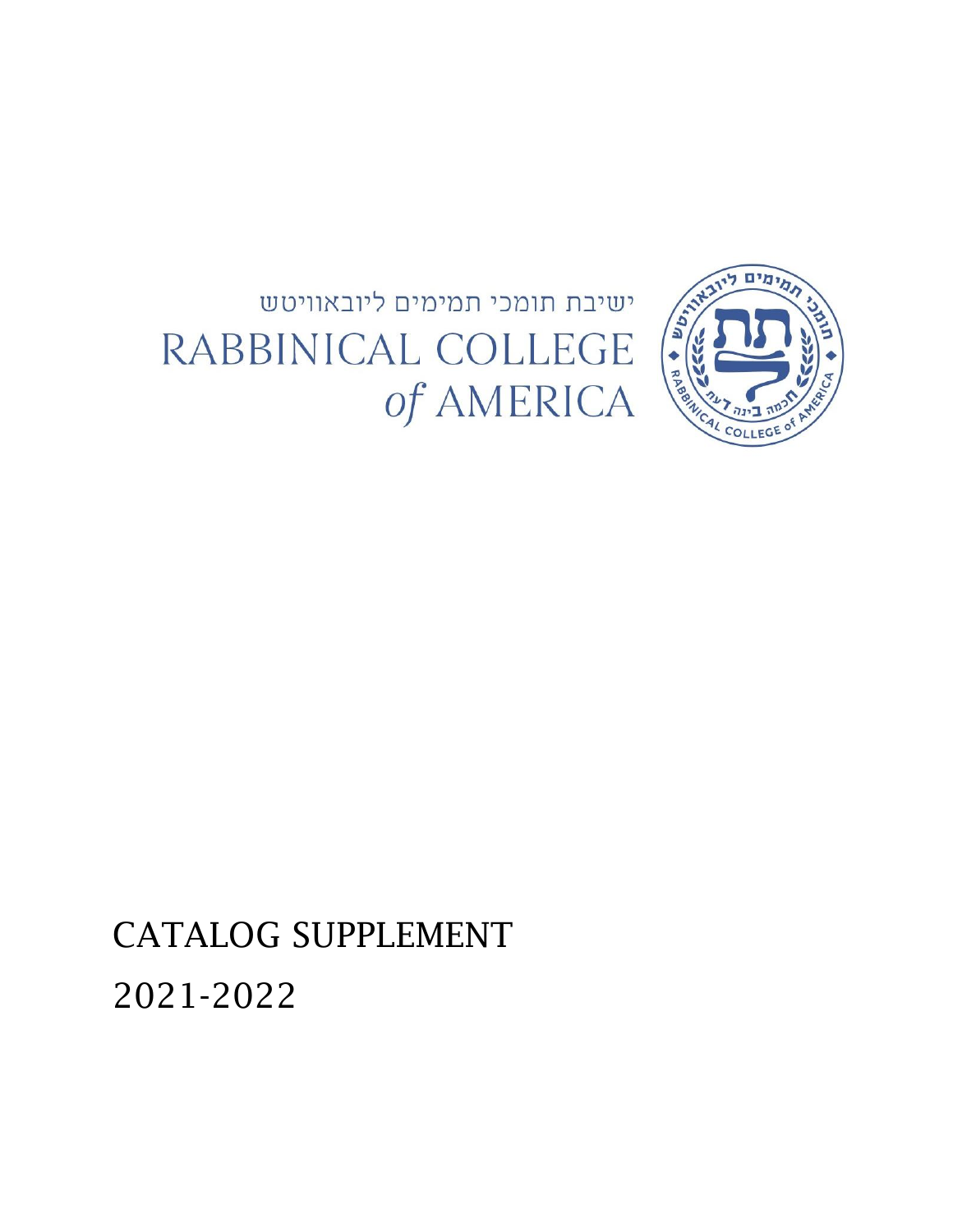## **ACADEMIC CALENDAR**

| Fall Semester               | October 4, 2021 - February 3, 2022                                                                       |
|-----------------------------|----------------------------------------------------------------------------------------------------------|
| Spring Semester             | February 7, 2022 - July 5, 2022                                                                          |
| Fall Break<br>Spring Breaks | December 2, 2021 - December 7, 2021<br>March 15, 2022 - March 20, 2022<br>April 5, 2022 - April 27, 2022 |

#### **TUITION AND FEES**

| Tuition        | \$12,000 |
|----------------|----------|
| Room and Board | \$7,500  |
| Total          | \$19,500 |

#### **STUDENT BUDGET**

# **Resident**

| <b>Tuition and Fees</b><br>Room and Board | \$12,000<br>\$7,500 |
|-------------------------------------------|---------------------|
| Personal                                  | \$4,000             |
| <b>Total Budget</b>                       | \$23,500            |

# **Commuter - Living with Parents**

| <b>Total Budget</b>     | \$17,800 |
|-------------------------|----------|
| Personal                | \$4,000  |
| Living Allowance        | \$1,800  |
| <b>Tuition and Fees</b> | \$12,000 |

## **Commuter - Not Living with Parents**

| \$31,250 |
|----------|
| \$19,250 |
| \$12,000 |
|          |

\*Based on BLS Moderate Budget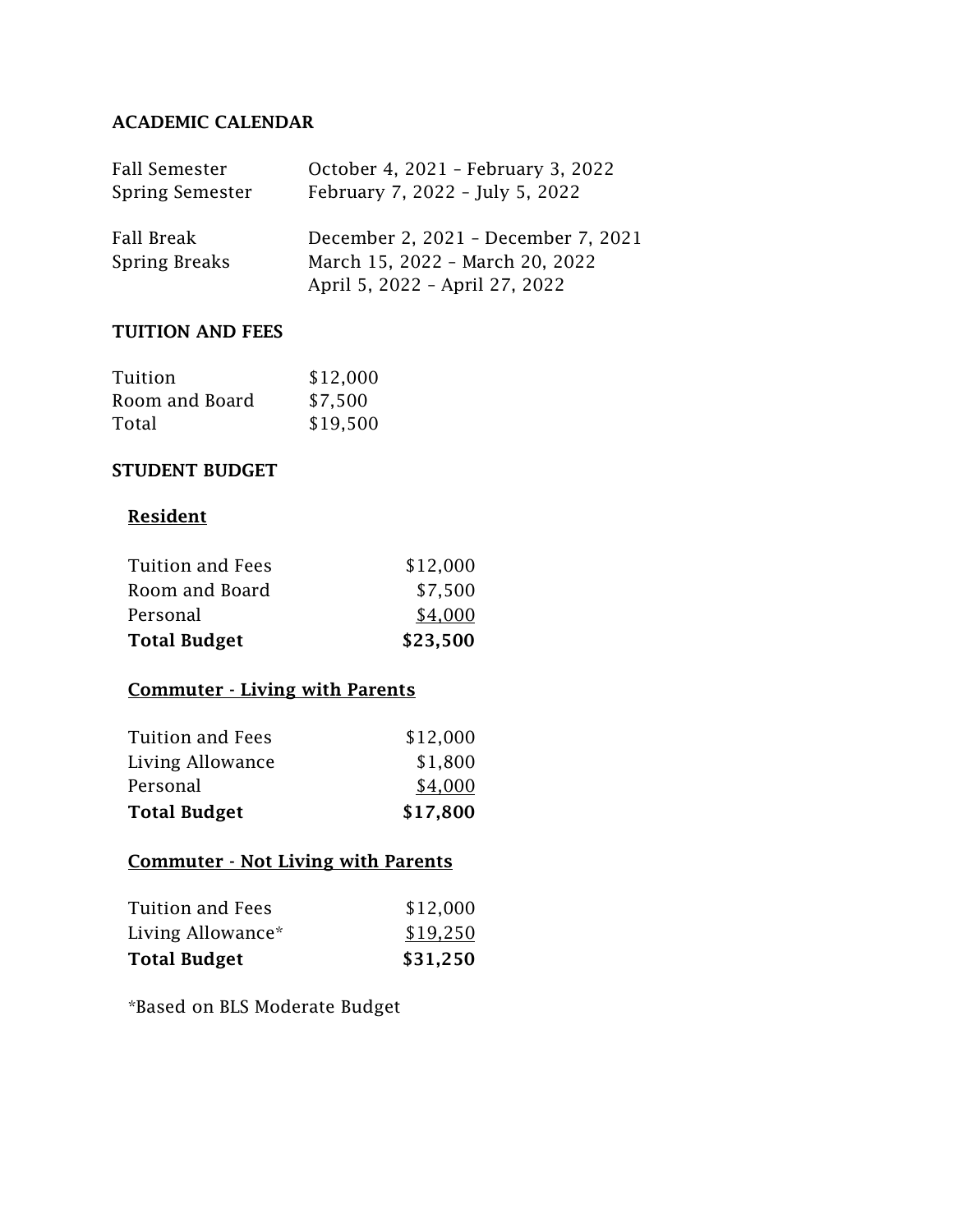#### **WITHDRAWAL POLICY AND PROCEDURES**

Any student who must leave school while the semester is in progress should inform a Rosh Yeshiva (Dean) or the Registrar's office. The notification can be made in person or mailed to the administrative offices at Rabbinical College of America, ATTN: Mrs. Shoshana Solomon, 226 Sussex Avenue, Morristown, NJ 07962. The Rosh Yeshiva will relay this information to the Registrar's Office within ten days of the notification by the student.

Students who withdraw from classes may be entitled to a refund of tuition and fees. Adjustment of institutional charges and calculation of refunds will be based on the schedule that appears in the Institutional Refund Policy, according to the date of withdrawal.

Rabbinical College of America confirms attendance in each course that every student is registered, at the beginning of each semester. Attendance is confirmed again at the 60% point of the semester. This process of confirmation of attendance enables the school to confirm enrollment for enrollment reporting purposes and to determine if a student who withdraws without giving official notification has attended 60% of the semester. A student who is not in attendance at that 60% point is determined to have withdrawn at the midpoint of the semester.

A careful inquiry will be made for any student who fails to complete all coursework for a semester and receives all non-passing grades to determine if the student withdrew from all classes or if he actually earned any of the failed grades.

#### **INSTITUTIONAL REFUND POLICY**

Institutional charges for students who withdraw are adjusted according to the following schedules:

(Registration charge is non-refundable)

#### **New Direction Program**

#### **Fall 2021**

| If the student is enrolled:                                             | The student is responsible for:               |
|-------------------------------------------------------------------------|-----------------------------------------------|
| Through 10/29/2021                                                      | 20% of institutional charges for the semester |
| Through 10/24/2021                                                      | 40% of institutional charges for the semester |
| Through 12/17/2021                                                      | 60% of institutional charges for the semester |
| No Adjustment to Institutional charges for withdrawals after 12/17/2021 |                                               |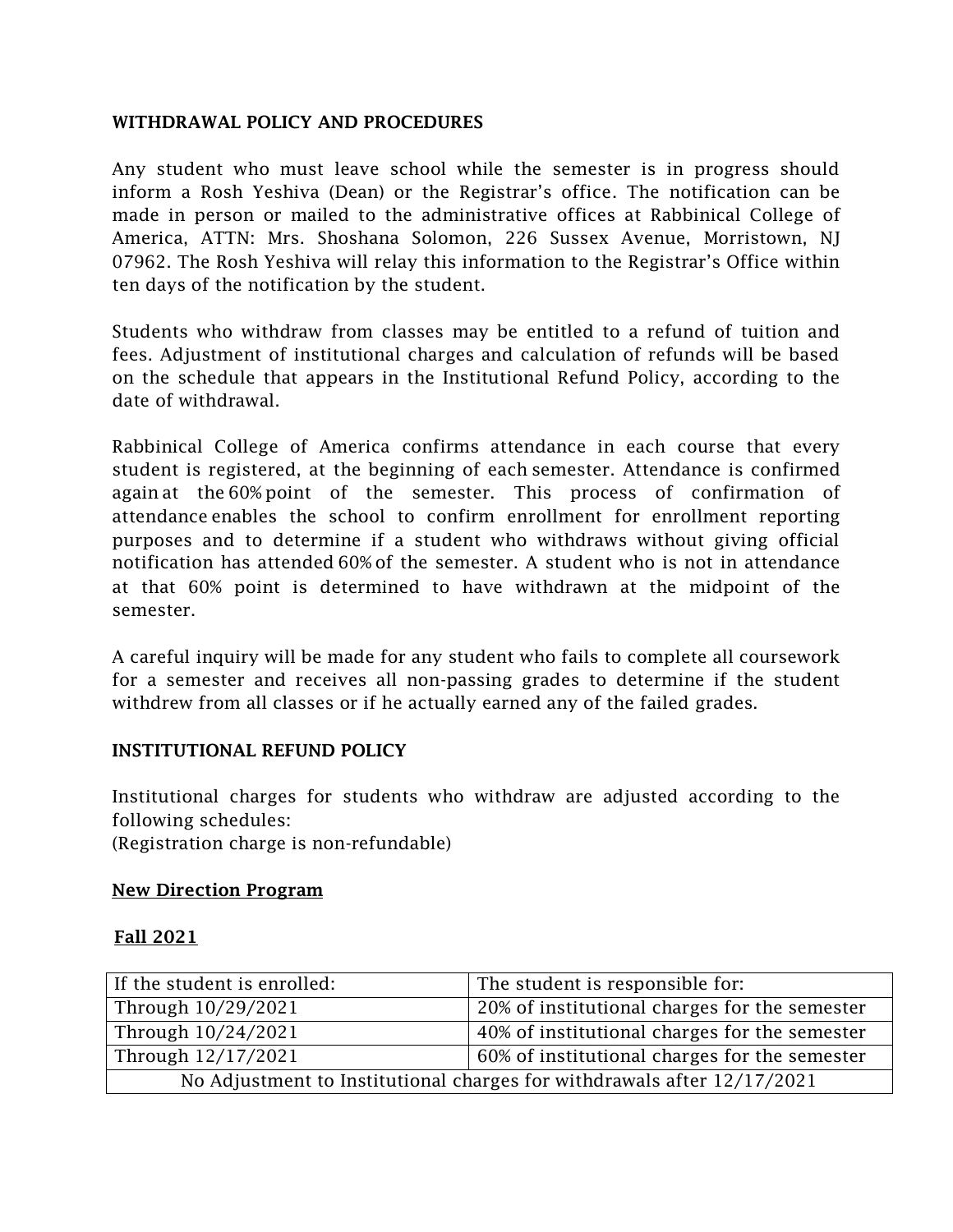## **Spring 2022**

| If the student is enrolled:                                            | The student is responsible for:               |
|------------------------------------------------------------------------|-----------------------------------------------|
| Through 03/04/2022                                                     | 20% of institutional charges for the semester |
| Through 03/29/2022                                                     | 40% of institutional charges for the semester |
| Through 5/18/2022                                                      | 60% of institutional charges for the semester |
| No Adjustment to Institutional charges for withdrawals after 5/18/2022 |                                               |

## **Advanced Talmudic Program**

## **Fall 2021**

| If the student is enrolled:                                            | The student is responsible for:               |
|------------------------------------------------------------------------|-----------------------------------------------|
| Through 10/18/2021                                                     | 12% of institutional charges for the semester |
| Through 10/31/2021                                                     | 25% of institutional charges for the semester |
| Through 11/5/2021                                                      | 30% of institutional charges for the semester |
| No Adjustment to Institutional charges for withdrawals after 11/5/2021 |                                               |

## **Spring 2022**

| If the student is enrolled:                                             | The student is responsible for:               |
|-------------------------------------------------------------------------|-----------------------------------------------|
| Through 02/20/2022                                                      | 12% of institutional charges for the semester |
| Through 03/6/2022                                                       | 25% of institutional charges for the semester |
| Through 03/13/2022                                                      | 30% of institutional charges for the semester |
| No Adjustment to Institutional charges for withdrawals after 03/13/2022 |                                               |

## **RETURN TO TITLE IV FUNDS**

For all Title IV eligible students who withdraw during a semester, the institution performs an R2T4 calculation utilizing the Return to Title IV software provided by the U.S. Department of Education. The institution determines the date of withdrawal to be used in the R2T4 calculation.

For a student who gives official notification, the date of withdrawal is the date that the student indicates in his notice or the date of notification, whichever is earlier.

Generally, if a student officially withdraws before 60% of the semester has passed, he will be able to retain a prorated portion of the financial aid award based on the number of days attended and the number of days in the semester. If he withdraws after 60% of the semester has passed he will most likely be able to retain all of the financial aid he has been awarded.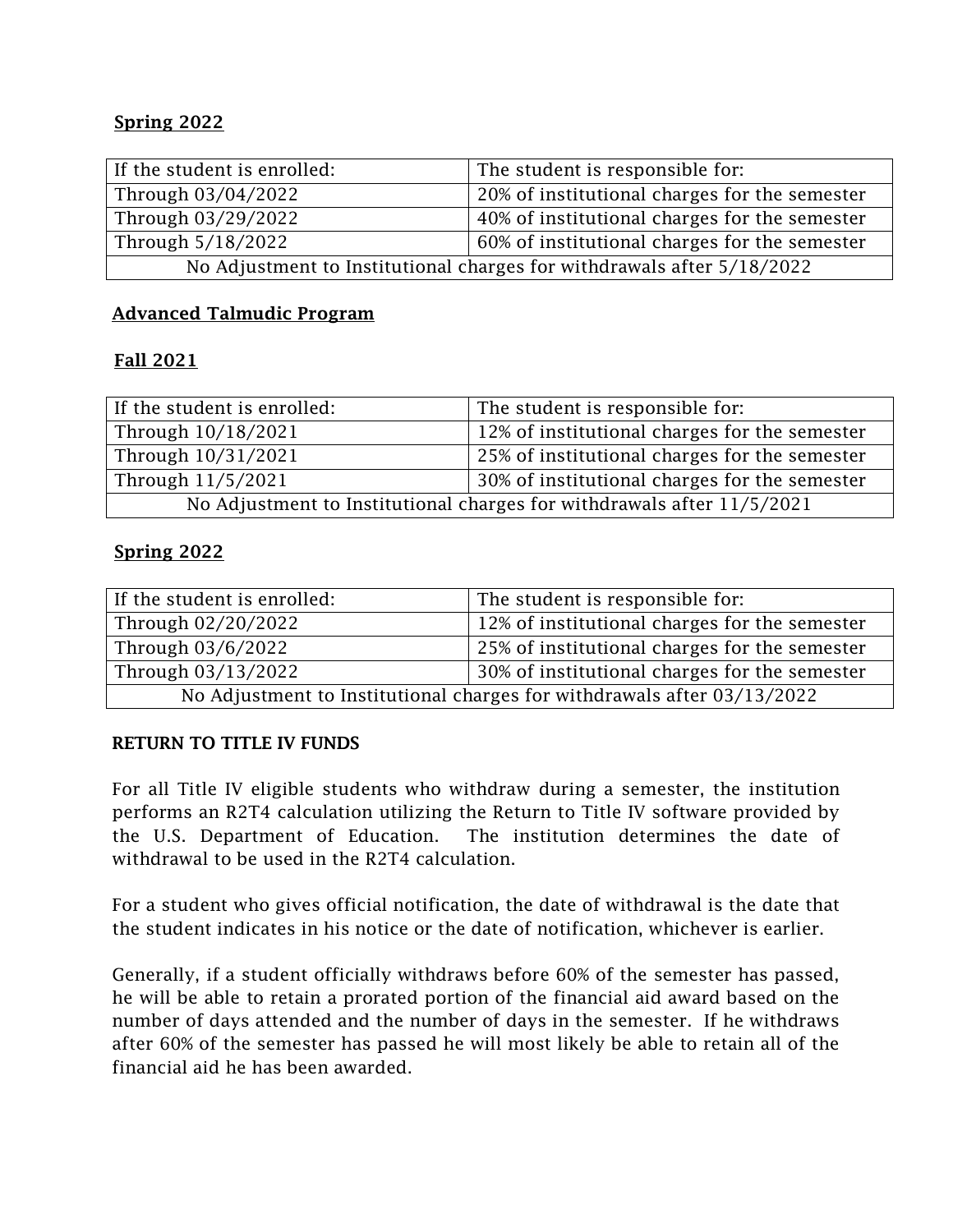For a student who withdraws without giving official notification, the date of withdrawal is the midpoint of the semester, and the student will be able to retain 50% of the Title IV funds disbursed or the amount that could have been disbursed. If there is a last documented date of attendance in class or at an academically related activity, the R2T4 will be calculated based on this date. This will enable the student to retain a prorated portion of the financial aid award based on the number of days he attended and the number of days in the semester.

If the calculation on the U.S. Department of Education's R2T4 system results in the need to return funds to the Title IV programs, funds will be returned to the various federal financial aid programs according to the following order:

- (i) Unsubsidized Federal Direct Stafford loans
- (ii) Subsidized Federal Direct Stafford loans
- (iii) Federal Direct PLUS received on behalf of the student

Any funds that need to be returned to a lender will be returned by the school on behalf of the student. If unearned funds remain to be returned after repayment of outstanding loan amounts, the remaining excess will be returned in the following order:

- (i) Federal Pell Grants
- (ii) FSEOG

Refunds and returns of Title IV funds will be made within forty-five days of the date of determination that a student has withdrawn. Institutional charges that were previously paid by FSA funds might become a debit that the student will be responsible to pay.

## RETURNING UNEARNED AID

Within 30 days of determining that a student who withdrew must repay all or part of a Title IV grant, the school will notify the student that he must repay the overpayment or make satisfactory arrangements to repay it. The student may sign a repayment agreement with the school or with the US Department of Education or pay the overpayment to the school. If a student fails to pay or sign a repayment agreement with the school or with the US Department of Education, the school will report the overpayment to NSLDS and refer it to the Default Resolution Group for collection.

## POST WITHDRAWAL DISBURSEMENTS